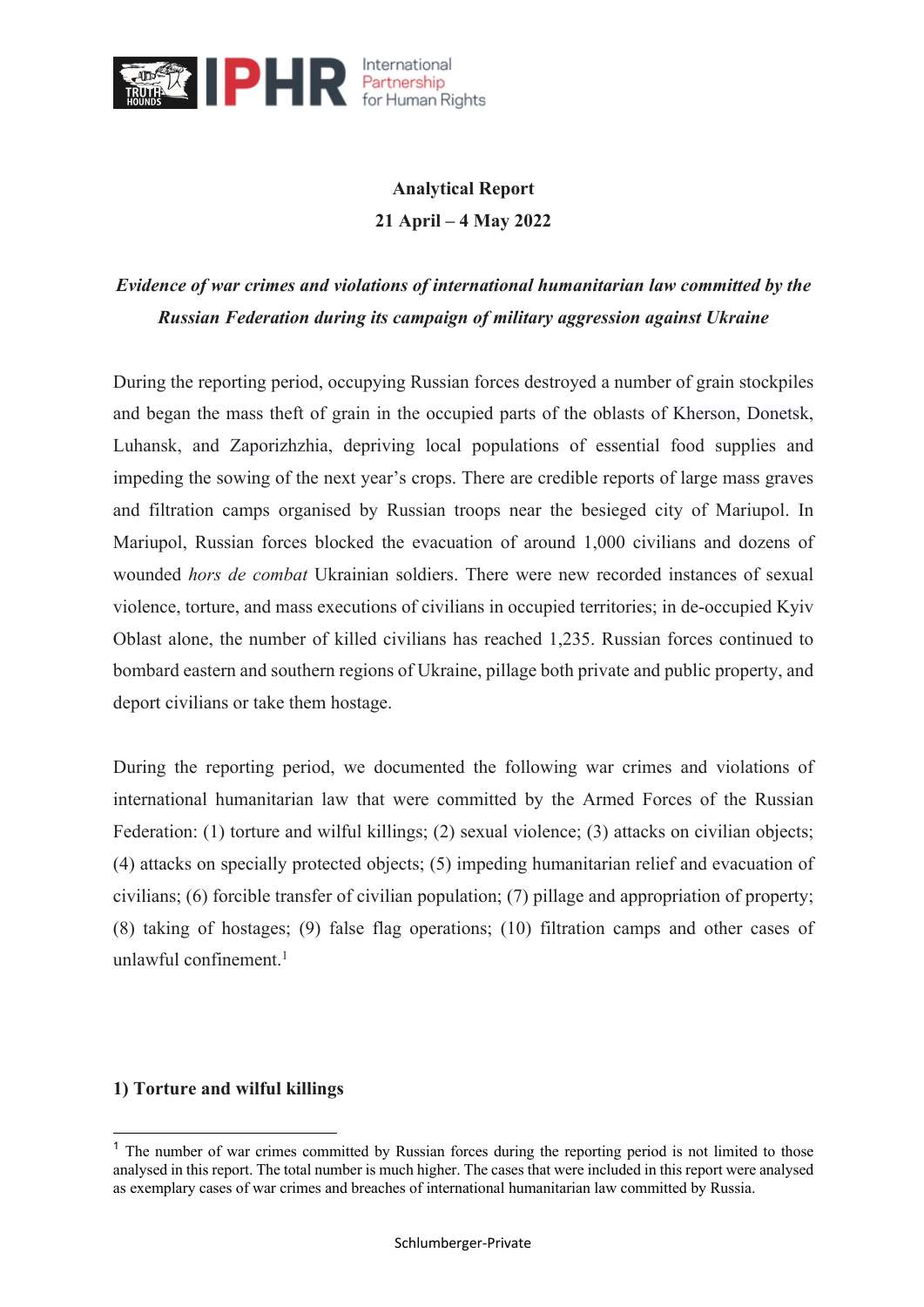*International criminal law (ICL) and international humanitarian law (IHL) forbid torture and inhumane treatment of any persons regardless of whether they are military or civilian.2 ICL and IHL also forbid making civilians the objects of attack and killing them.3 These two types of war crimes and IHL violations are analysed here in a single section since in all cases of torture analysed the victims were found dead. Violations of the prohibition on the killing of civilians, as well as torture and inhumane treatment are grave breaches of IHL.4 Both torture and killings also constitute war crimes and/or crimes against humanity.5*

During the reporting period, there were new reports of mass executions of civilians by occupying Russian forces in Kyiv Oblast. The local authorities have so far discovered 1,235 dead civilians.<sup>6</sup> Fifty to seventy-five per cent of those killed appear to have gunshot wounds.<sup>7</sup> There is evidence of at least three mass graves organised by Russian troops near the besieged Mariupol.<sup>8</sup> There are initial reports of torture and killings of civilians in towns in Kharkiv Oblast that were liberated from Russian occupation,<sup>9</sup> and further reports of torture in the liberated Sumy Oblast.<sup>10</sup>

<sup>2</sup> Rome Statute of the International Criminal Court of 1998, Article 7.1(f); Article 8.2(a)(ii); Geneva Convention (I) of 1949, Article 12(2); Geneva Convention (II) of 1949, Article 12(2); Geneva Convention (III) of 1949, Article

<sup>&</sup>lt;sup>3</sup> Rome Statute of the International Criminal Court of 1998, Article 7.1(d); Article 8.2(a)(i); Geneva Convention (IV) of 1949, Article 32; Additional Protocol (I) to the Geneva Conventions of 1977, Article 85 3(a).

<sup>4</sup> Geneva Convention (I) of 1949, Article 50; Geneva Convention (II) of 1949, Article 51; Geneva Convention (IV) of 1949, Article 147.

 $5$  Rome Statute of the International Criminal Court of 1998, Article 7.1(f); Article 8.2(a)(ii); Article 7.1(d); Article 8.2(a)(i).

<sup>6</sup> Telegram channel of Oleksandr Pavliuk / Kyiv Regional Military Administration, 'In the territory of Kyiv region mass burials of peaceful civilians murdered by Russian occupants are being continuously discovered', 04 May 2022, available at: https://t.me/kyivoda/3611.

<sup>7</sup> RFE/RL, 'Police: In Kyiv region the bodies of 1084 civilians found, the majority of them were killed with basic weapons', 22 April 2022, available at: https://www.radiosvoboda.org/a/news-zahybli-v-kyyivskiy-oblastipolitsiya/31816167.html.

 $8$  RFE/RL, 'Satellite registered the third place of mass burial near Mariupol – "Skhemy" (photo)', 25 April 2022, available at: https://www.radiosvoboda.org/a/news-skhemy-bratska-mohyla-staryykrym/31820268.html?fbclid=IwAR2aeo-dWPQmpc3RQgwr2C-

JmahPKWNh8LnugeufQWKXOp8I8fC4yGHP3ws.

<sup>9</sup> Ukrainska Pravda, 'In Kharkiv region Russians were torturing and killed a medical worker from ATO', 29 April 2022, available at: https://www.pravda.com.ua/news/2022/04/29/7342988/.

<sup>&</sup>lt;sup>10</sup> RFE/RL, 'State Bureau for Investigations documented approximately 20 facts of torture of residents of Trostianets by Russian military men', 27 April 2022, available at: https://www.radiosvoboda.org/a/news-dbrfakty-katuvannia-trostianets/31823560.html.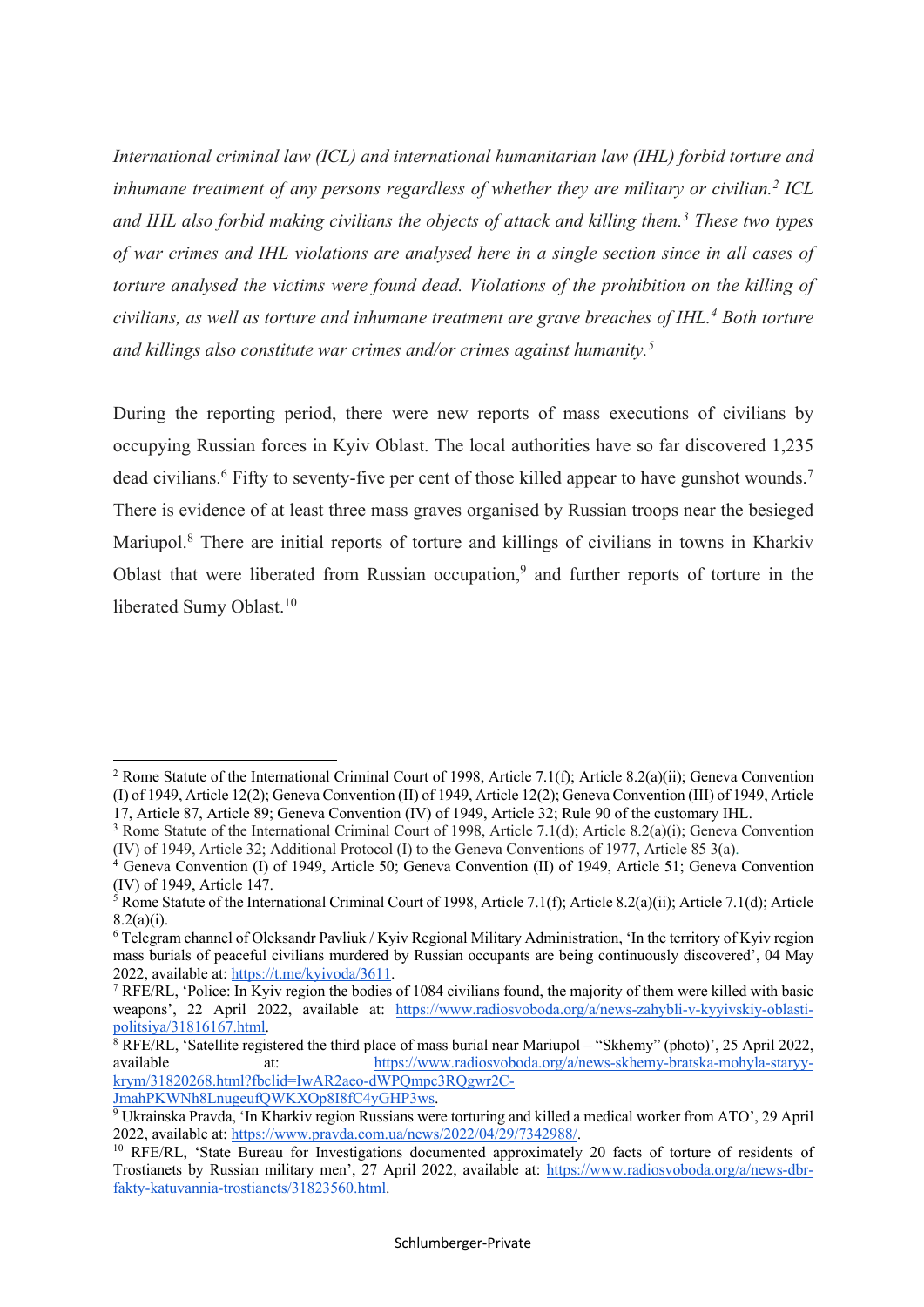**21/04/2022 – 25/04/2022:** Journalist-investigators for the *Skhemy* ('Schemes') project reported on three mass graves in Mariupol District, Donetsk Oblast. The first mass burial site is more than 300 m long and was found in the village of Mangush, 20 km from Mariupol.<sup>11</sup> The second mass burial site is approximately 45 m long, found near the village of Vinohradne (5 km from Mariupol), occupied by Russian troops.<sup>12</sup> The third mass burial site is more than 200 m long and is located near the occupied village of Staryi Krym (5 km from Mariupol).13 Local authorities in Mariupol confirmed that occupying Russian troops arranged the mass burial of civilians in these villages, referring to information provided by local residents.

**21/04/2022:** Police in Kyiv Oblast reported that in Borodianka two burial sites were discovered, containing the bodies of nine people murdered by Russian servicemen.<sup>14</sup>

**27/04/2022:** The State Bureau of Investigation informed that in the liberated Trostianets, Sumy Oblast, sites where least 20 local residents had been tortured by occupying Russian forces had been discovered. At the crime scenes were found batons, handcuffs, pliers, and the bloodied clothes of victims. 15

**29/04/2022:** President of Ukraine Volodymyr Zelenskyy reported that in Kyiv Oblast a mass burial had been found contained the bodies of 900 people killed by Russian troops. 16

 $\overline{a}$ 

<sup>&</sup>lt;sup>11</sup> RFE/RL, 'Satellite captured 300-meters unmarked grave of citizens of Mariupol in Mangush – "Skhemy"', 21 April 2022, available at: https://www.radiosvoboda.org/a/news-skhemy-bratska-mohylamanhush/31814746.html.

<sup>&</sup>lt;sup>12</sup> RFE/RL, 'Satellite captured 300-meters unmarked grave of citizens of Mariupol in Mangush – "Skhemy"', 22 April 2022, available at: https://www.radiosvoboda.org/a/news-skhemy-vynohradne-bratskamohyla/31816645.html.

<sup>13</sup> RFE/RL, 'Satellite captured the third place ofmass burial near Mariupol – "Skhemy" (photo)', 25 April 2022, available at: https://www.radiosvoboda.org/a/news-skhemy-bratska-mohyla-staryykrym/31820268.html?fbclid=IwAR2aeo-dWPQmpc3RQgwr2C-JmahPKWNh8LnugeufQWKXOp8I8fC4yGHP3ws.

<sup>&</sup>lt;sup>14</sup> Facebook page of Kyiv Regional Police, 'ANDRIY NEBYTOV: Nine deceased with 15-year old girl among them, found at the place of mass burial, civilians of Borodianka who were killed by occupants', 20 April 2022, available at: and a state at a state at a state at a state at a state at a state at a state at a state at a state at a state at a state at a state at a state at a state at a state at a state at a state at a state at a stat

https://www.facebook.com/pol.kyivregion/posts/pfbid02C9TsNWjWnJbNGsGiWnSCgHvmCTrXcfgesfaswjYL pnxEVfwJDXwt4WFFRUTzpFm5l.

Facebook page of the State Bureau of Investigations, 27 April 2022, available at: https://www.facebook.com/dbr.gov.ua/posts/pfbid028ZRGZfbx5ceVYmukoLLoTVxNY1cZYEFmCr4j7kQ9wf gyEKyupPjYLPHhfJf7NYnSl.

<sup>&</sup>lt;sup>16</sup> YouTube channel of the Office of the President of Ukraine, 'Volodymyr Zelenskyy communicated with the representatives of Polish mass-media', 29 April 2022, available at: https://www.youtube.com/watch?v=eN15bRQI6W8.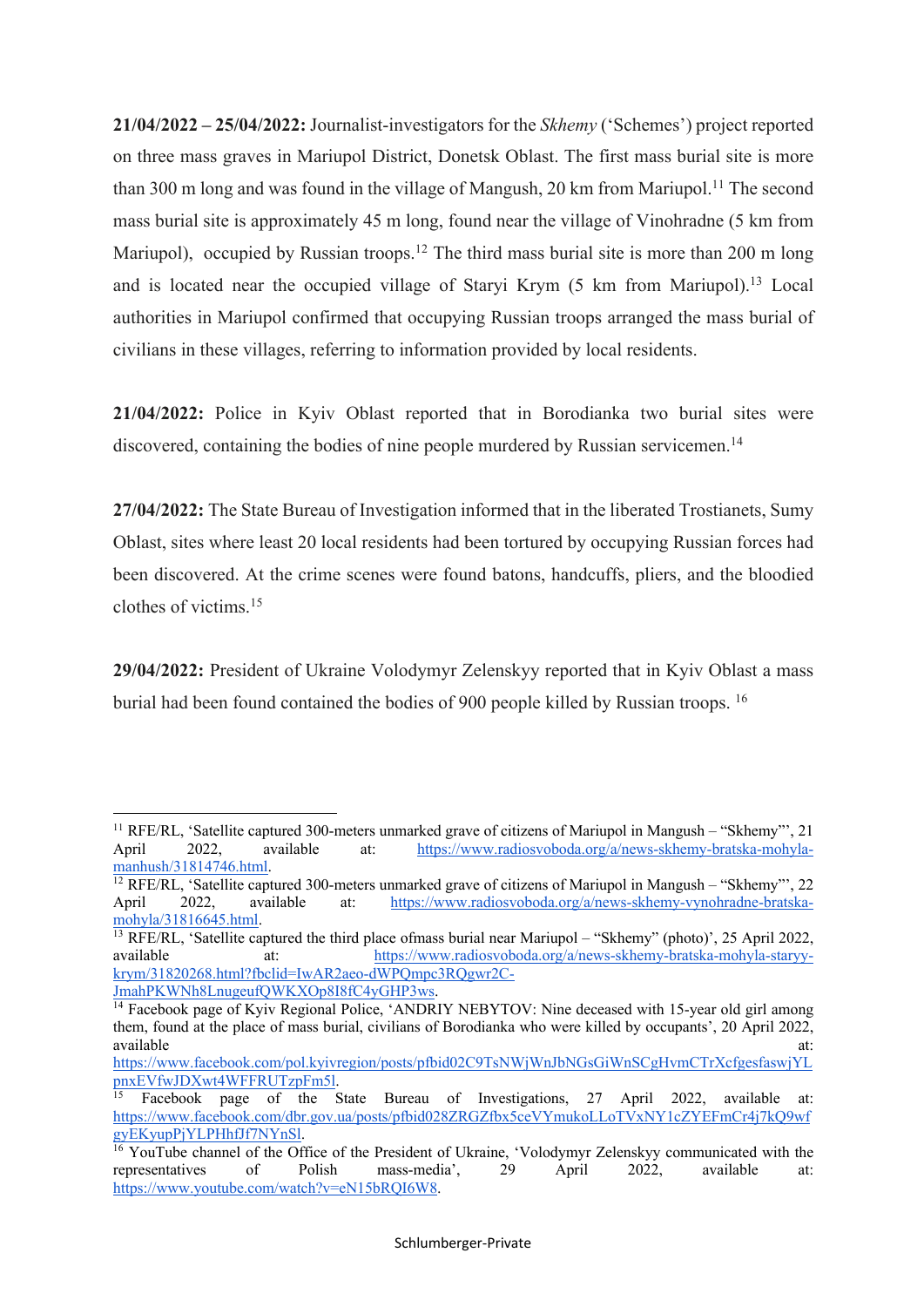In de-occupied Husarivka, Balakliia District, Kharkiv Oblast, the body of a 27-year-old medical professional was found with multiple wounds, shot through the knees and feet, with a craniocerebral injury and a bullet in his chest. On the road between Husarivka and Shevelivka, a car was found with a family shot dead - a man, a woman, and their three-year-old son. Earlier, law enforcement officials found the burnt corpses of Ukrainians who had been tortured by the Russian military and then thrown into cellars along with wood and/or car tyres and set alight in an apparent attempt to cover up the crime.<sup>17</sup>

**30/04/2022:** Police in Kyiv Oblast reported that in a forest near the village of Myrotske, Buchanskyi District, Kyiv Oblast, there was a pit found containing the bodies of three men killed by Russian troops. Indications of torture were found on the bodies, as were gunshot wounds in different parts of the bodies.18

**02/05/2022:** The General Prosecutor's Office reported that in Kalynivka, Bucha District, Kyiv Oblast, the burial site of two men bearing traces of torture had been found. Nails had been torn off from their fingers, their arms were tied behind their backs, and there were indications of gunshots on their bodies.19

**03/05/2022:** The General Prosecutor's Office reported that in Irpin, Kyiv Oblast, the bodies of seven civilians shot dead by Russian forces were found. A Russian soldier from the 234<sup>th</sup> Air Assault Regiment of the Armed Forces of the Russian Federation was identified, who – together with other Russian servicemen – had captured and tortured 10 men. The captives were held in a cellar and struck on their ribs and legs with the butts of rifles, threatened with murder and simulated execution, and were given neither food nor water. The responsible servicemen also shot in the direction of a local woman's legs.20

<sup>&</sup>lt;sup>17</sup> Ukrainska Pravda, 'Russians were torturing and then shot a medical professional from ATO in Kharkiv region', 29 April 2022, available at: https://www.pravda.com.ua/news/2022/04/29/7342988/.

<sup>&</sup>lt;sup>18</sup> Facebook page of Kyiv Regional Police, 'Tortured and shot down: In Kyiv region a mass burial of citizens, murdered by occupants was found', 30 April 2022, available at: https://www.facebook.com/pol.kyivregion/posts/359287162902273.

<sup>&</sup>lt;sup>19</sup> Telegram channel of the General Prosecutor's Office, 'Tortures and murders of non-combatants – crimes of RF military men during occupation are being documented in Kyiv region', 02 May 2022, available at: https://t.me/pgo\_gov\_ua/3941.

<sup>&</sup>lt;sup>20</sup> Telegram channel of the General Prosecutor's Office, 'Iryna Venediktova: Impunity makes Russian occupants defiant, but we are working to find and punish every war criminal', 03 May 2022, available at: https://t.me/pgo\_gov\_ua/3959.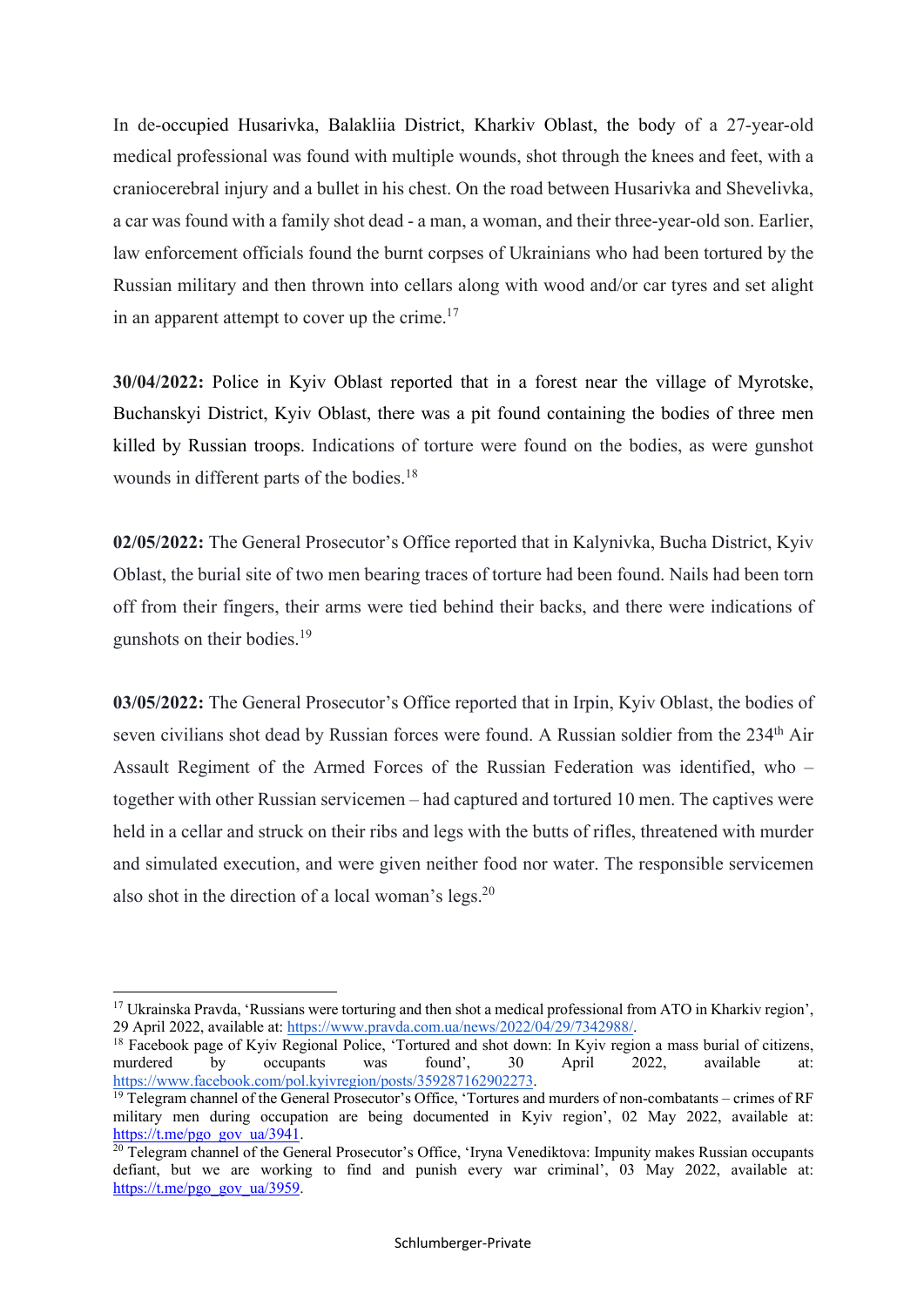**04/05/2022:** Kyiv Regional Police reported that the bodies of 20 more civilians killed by the Russian military were found in Kyiv Oblast.<sup>21</sup> Later, police also reported that, in the village of Shybyne, Borodianka District, Kyiv Oblast, the body of a 58-year-old man who was shot by occupying Russian troops near his home had been found.<sup>22</sup>

#### **2) Sexual violence**

*Rape and other forms of sexual violence constitute a war crime, a crime against humanity, and a breach of IHL.23 Sexual violence can also amount to torture and/or inhuman and degrading treatment – another war crime and a grave breach of IHL.24*

The Ombudsman of Ukraine said that in the first half of April her office received about 400 complaints from citizens of the occupied or liberated territories of Ukraine about cases of sexual violence committed by the Russian servicemen.<sup>25</sup>

#### **3) Attacks on civilian objects**

*ICL and IHL establish provisions for the general protection of civilian objects and entire towns, villages, dwellings, and buildings which are undefended and which are not military objects. 26 Attacks, reprisals, or other acts of violence against such objects in international conflicts are forbidden and considered war crimes and breaches of IHL.* 

<sup>23</sup> Rome Statute of the International Criminal Court of 1998, Article 7(1)(g); Article 8.2(b)(iv); Additional Protocol (I) to the Geneva Conventions of 1977, Article 75(2)(b); Article 76(1); Article 77(1); Common Article 3(1)(c) of the 1949 Geneva Conventions; Geneva Convention (IV) of 1949, Article 27; Rule 93 of customary IHL. <sup>24</sup> For more information, see Amnesty International, *Rape And Sexual Violence Human Rights Law And Standards In The International Criminal Court*, Section 6, 'Acts Of Rape And Sexual Violence Causing Severe Pain And

<sup>&</sup>lt;sup>21</sup> Telegram channel of the General Prosecutor's Office, 'For the last day in Kyiv region 20 more bodies of civilians were found, who were killed by rf occupants', 04 May 2022, available at: https://t.me/mvs\_ukraine/12345.

<sup>&</sup>lt;sup>22</sup> Facebook page of Kyiv Regional Police, '10-year old girl and three adults were killed by occupants: The police found the bodies of deceased in Bucha district', 04 May 2022, available at: https://www.facebook.com/pol.kyivregion/posts/362148002616189.

Suffering Must Be Charged As Torture', available at: https://www.amnesty.org/en/wpcontent/uploads/2021/07/ior530012011en.pdf. <sup>25</sup> Facebook page of Liudmyla Denisova, 26 April 2022, available at:

https://www.facebook.com/denisovaombudsman/videos/1198051550998505/.

<sup>&</sup>lt;sup>26</sup> Rome Statute of the International Criminal Court of 1998, Article 8.2(b)(ii),(v); Additional Protocol (I) to the Geneva Conventions of 1977, Article 52.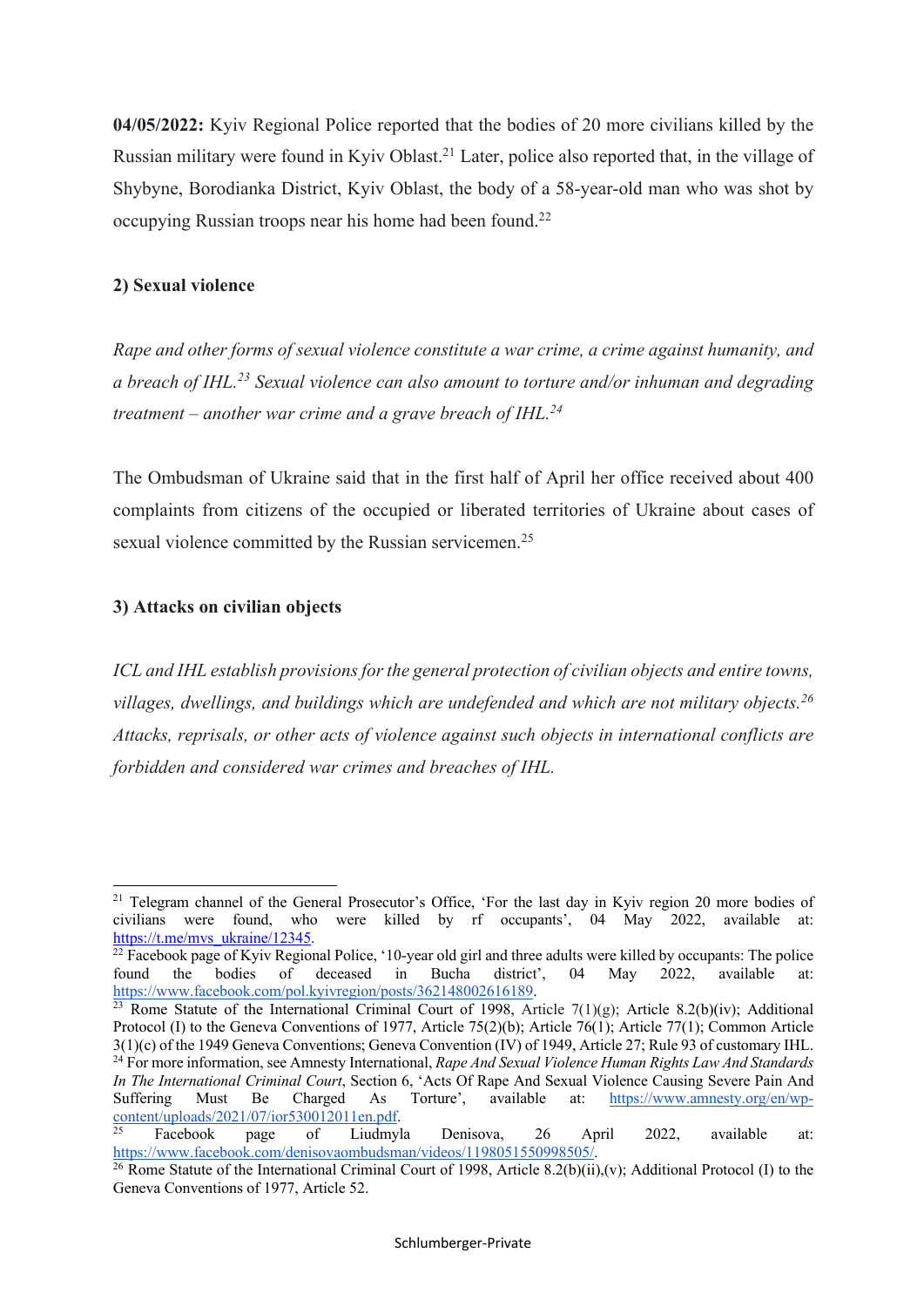*International law prohibits both intentional and indiscriminate attacks against civilians and civilian objects. The prohibition includes attacks that are not directed at a specific military objective; attacks that employ a method or means of combat which cannot be directed at a specific military objective or whose effects cannot be limited and, thus, strike military objectives and civilians or civilian objects without distinction; bombardment which treats as a single military objective a number of clearly separated and distinct military objectives located in a city, town, village, or other area containing a similar concentration of civilians or civilian objects; and attacks which may be expected to cause incidental loss of civilian life, injury to civilians, damage to civilian objects, or a combination thereof which would be excessive in relation to the concrete and direct military advantage anticipated.27*

During the reporting period, Russia continued relentless shelling and bombardment of eastern and southern regions of Ukraine, including the oblasts of Kharkiv, Donetsk, Luhansk, as well as launching targeted strikes in other regions.28 In this section, we described only the most notorious cases of attacks, which resulted in 48 civilian deaths. Additionally, updated information on the Russian forces' bombardment of the Mariupol Regional Drama Theatre revealed 300 more deaths than initially estimated.

**23/04/2022:** In Odesa, Russian troops fired at a residential building. Eight people, including a three-month-old baby, died. Another 18 people were wounded.29

**24/04/2022:** In Krasnohorivka, Novoselivka, and Novomikhailivka, Donetsk Oblast, as a result of shelling of residential areas by Russian troops, eight people were killed. Eight civilians were earlier killed in Hirske, Zolote, and Popasna, Luhansk Oblast as a consequence of Russian shelling – two people were wounded. $30$ 

<sup>&</sup>lt;sup>27</sup> Additional Protocol (I) to the Geneva Conventions of 1977, Article 51.

<sup>&</sup>lt;sup>28</sup> For more information, see Bellingcat Interactive TimeMap of Incidents of Civilian Harm in Ukraine: https://ukraine.bellingcat.com/.

<sup>29</sup> Ukrainska Pravda, 'Zelenskyi about homicide of 8 people in Odessa by russians: Smelly jerkoffs', 23 April 2022, available at: https://www.pravda.com.ua/news/2022/04/23/7341647/.

<sup>&</sup>lt;sup>30</sup> Telegram channel of Serhii Haidai/ Luhansk Regional State Administration (Regional Military Administration), 'Luhansk under russians' fire: eight people perished, two persons wounded, at least seven houses ruined and the police department', 24 April 2022, available at: https://t.me/luhanskaVTSA/1931.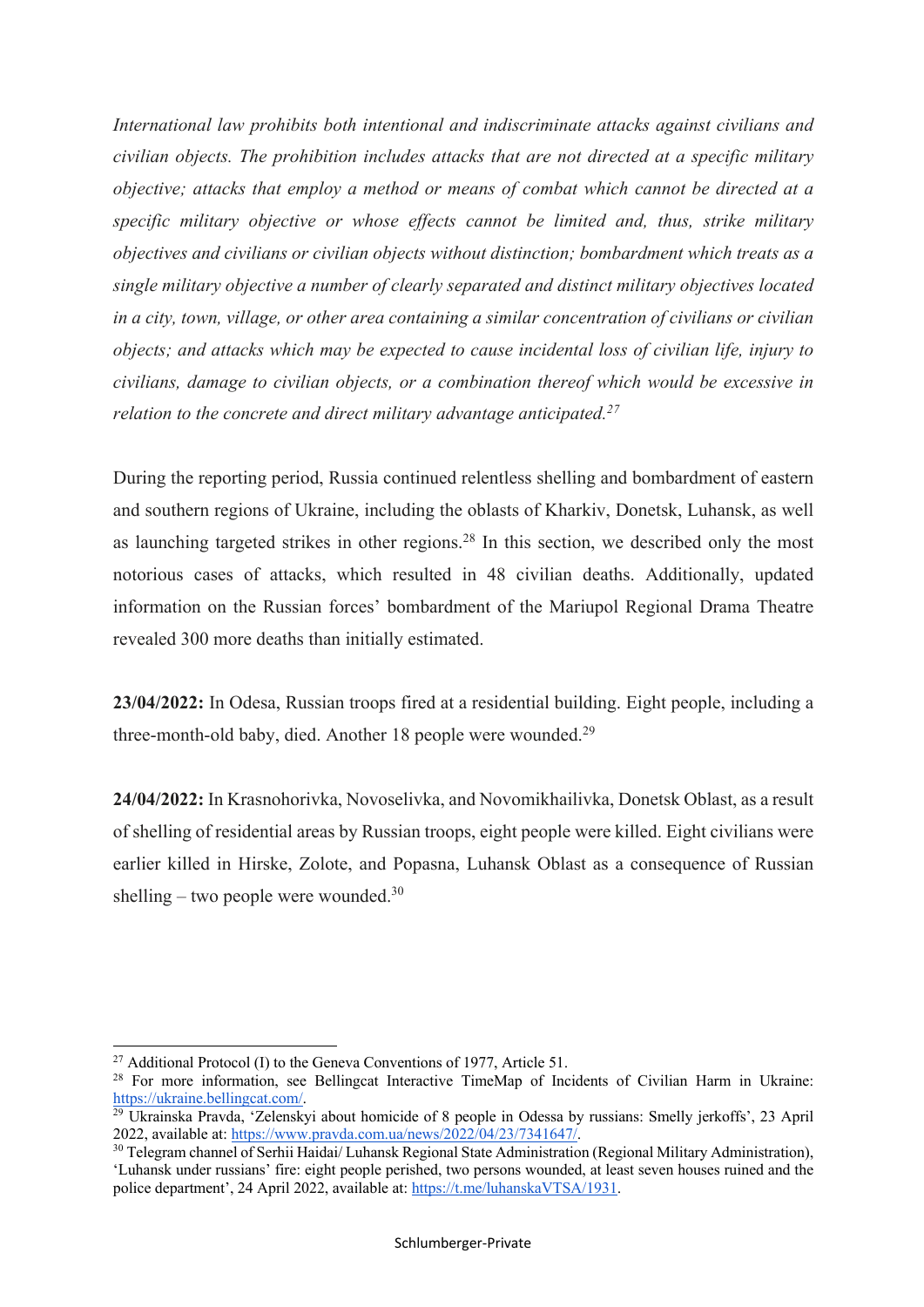**29/04/2022:** In Kharkiv, Kotliary, and Pokotylivka, Kharkiv Oblast, five people died as a result of Russian shelling of residential districts. Eleven civilians were wounded.<sup>31</sup>

**03/05/2022:** In Avdiivka, Vugledar and Liman, Donetsk Oblast, Russian fire in residential districts killed nine civilians.<sup>32</sup> Later the same day in Avdiivka, Russian troops fired at bus stop at a coking plant killing at least 10 civilians and severely wounding 20.<sup>33</sup>

**30/05/2022:** In Mariupol, Donetsk Oblast, Ukrainian servicemen posted a video showing a Russian tank firing directly at a residential building.<sup>34</sup>

**04/05/2022: The** Associated Press published an investigation showing that, due to the Russian airstrike on the Mariupol Regional Drama Theatre, approximately 600 of 1,000 civilians sheltering there perished,<sup>35</sup> much higher than the 300 that had earlier been reported.<sup>36</sup>

# **4) Attacks on specially protected objects**

 $\overline{a}$ 

*According to ICL and IHL, certain civilian objects are afforded special protection due to their humanitarian importance. Such objects include, inter alia, hospitals,37 medical vehicles,38 and foodstuffs.39*

<sup>&</sup>lt;sup>31</sup> Telegram channel of Oleh Synehubov, Head Kharkiv Regional State Administration, 'Today is another day of almost non-stop shelling by russian invaders. Peaceful people continue dying under occupants' fire', 28 April 2022, available at: https://t.me/synegubov/3013.

<sup>&</sup>lt;sup>32</sup> Telegram channel of Pavlo Kyrylenko/ Regional State Administration (Regional Military Administration), 'At least 9 people were killed today by russians in Donetsk region', 03 May 2022, available at: https://t.me/pavlokyrylenko\_donoda/3248.

<sup>&</sup>lt;sup>33</sup> Ukrainska Pravda, 'In Avdiivka as a result of rf attack non-combatants perished, there are wounded people', 03 May 2022, available at: https://www.pravda.com.ua/news/2022/05/3/7343771/.

<sup>&</sup>lt;sup>34</sup> Ukrainska Pravda, "'Azov" shared a video, where russians are firing dwelling houses of Mariupol with tanks', 30 April 2022, available at: https://www.pravda.com.ua/news/2022/04/30/7343159/.

<sup>&</sup>lt;sup>35</sup> AP News, 'AP evidence points to 600 dead in Mariupol theater airstrike', 04 May 2022, available at: https://apnews.com/article/Russia-ukraine-war-mariupol-theater-

c321a196fbd568899841b506afcac7a1?utm\_source=Twitter&utm\_medium=AP&utm\_campaign=SocialFlow.

<sup>&</sup>lt;sup>36</sup> Telegram channel of Mariupol City Council, 25 March 2022, available at: https://t.me/mariupolrada/8999.

<sup>37</sup> Rome Statute of the International Criminal Court of 1998, Article 8.2(b) (ix); Geneva Convention (I) of 1949, Article 19; Geneva Convention (IV) of 1949, Article 18; Additional Protocol (I) to the Geneva Conventions of 1977, Article 12; Rule 29 of customary IHL.<br><sup>38</sup> Rome Statute of the International Criminal Court of 1998, Article 8.2(b) (ix); Geneva Convention (I) of 1949,

Article 35; Geneva Convention (IV) of 1949, Article 21; Additional Protocol (I) to the Geneva Conventions of 1977, Article 21; Rule 29 of customary IHL.

<sup>&</sup>lt;sup>39</sup> Rome Statute of the International Criminal Court of 1998, Article 8.2(b) (xxv); Additional Protocol (I) to the Geneva Conventions of 1977, Article 54; Rule 54 of customary IHL.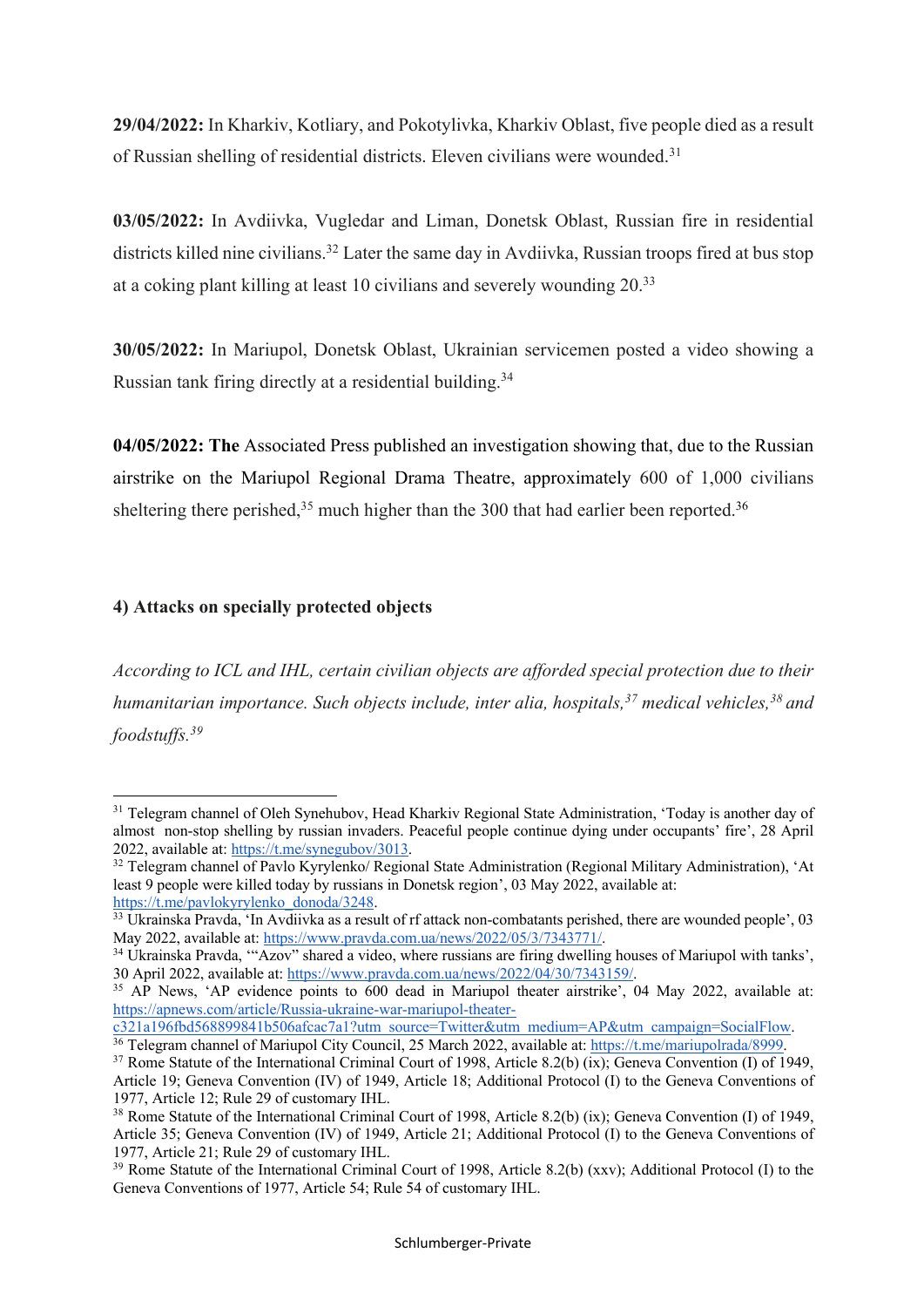During the reporting period, it became known that the Russian military attacked at least 12 specially protected objects – 9 hospitals and 3 grain elevators – and stole 400 tonnes of stockpiled grain.

**22/04/2022:** It became known that, in Luhansk Oblast, Russian troops fired at five emergency medical care stations, two of them being completely destroyed.<sup>40</sup> In addition, according to the Ombudsman of Ukraine, Russian shelling has destroyed almost all hospitals. Russian troops are also targeting ambulances.41

**26/04/2022:** In Atynske, Sumy Oblast, Russian soldiers fired upon a psycho-neurological boarding school. Patients and staff were uninjured.<sup>42</sup>

**28/04/2022:** In Severodonetsk, as a result of Russian shelling, three upper floors of a hospital were damaged and the supply of electricity and water to the hospital was interrupted. The hospital staff continued providing medical aid to people.<sup>43</sup>

**30/04/2022:** In Kharkiv, Russian troops fired on a local hospital. As a result of shelling, concrete constructions and windows frames on the technical floor of the hospital were partially ruined and there was a fire on one floor. There were no victims injured or killed.<sup>44</sup>

**01/05/2022 – 02/05/2022:** In Dnipropetrovsk Oblast, Russian soldiers fired missiles at three grain storage sites, two of which contained grain at the time. All the warehouses were destroyed.45

<sup>40</sup> Telegram channel of Serhii Haidai / Luhansk Regional State Administration (Regional Military Administration), 22 April 2022, available at: https://t.me/luhanskaVTSA/1886.

<sup>41</sup> Suspilne, 'Russian occupants ruined practically all hospitals in Luhansk region – Denisova', 25 April 2022, available at: https://suspilne.media/232314-rosijski-okupanti-zrujnuvali-na-lugansini-prakticno-vsi-likarnidenisova/.

 $\frac{42 \text{ Suspline}}{42 \text{ Suspline}}$ , 'RF military men fired psycho-neurological boarding school in Sumy region', 26 April 2022, available at: https://suspilne.media/232643-vijskovi-rf-obstrilali-psihonevrologicnij-internat-na-sumsini/.

<sup>43</sup> RFE/RL, 'Situation in Luhansk region: Four people perished, 29 russian shells, the hospital in Severodonetsk is damaged', 28 April 2022, available at: https://www.radiosvoboda.org/a/news-sytutsiya-naluhanshchyni/31824733.html.

<sup>44</sup> Facebook page of Chief Directorate of State Service for Emergency Situations of Ukraine in Kharkiv Oblast, 'In Kharkiv the enemy fired the local hospital and dwelling houses', 30 April 2022, https://www.facebook.com/MNSKHARKIV/posts/364297702406396.

<sup>45</sup> Ukrainska Pravda, 'Russians hit with missiles in storages in the Dnepropetrovsk region', 01 May 2022, available at: https://www.pravda.com.ua/news/2022/05/1/7343293/; Telegram channel of Valentin Reznichenko / Regional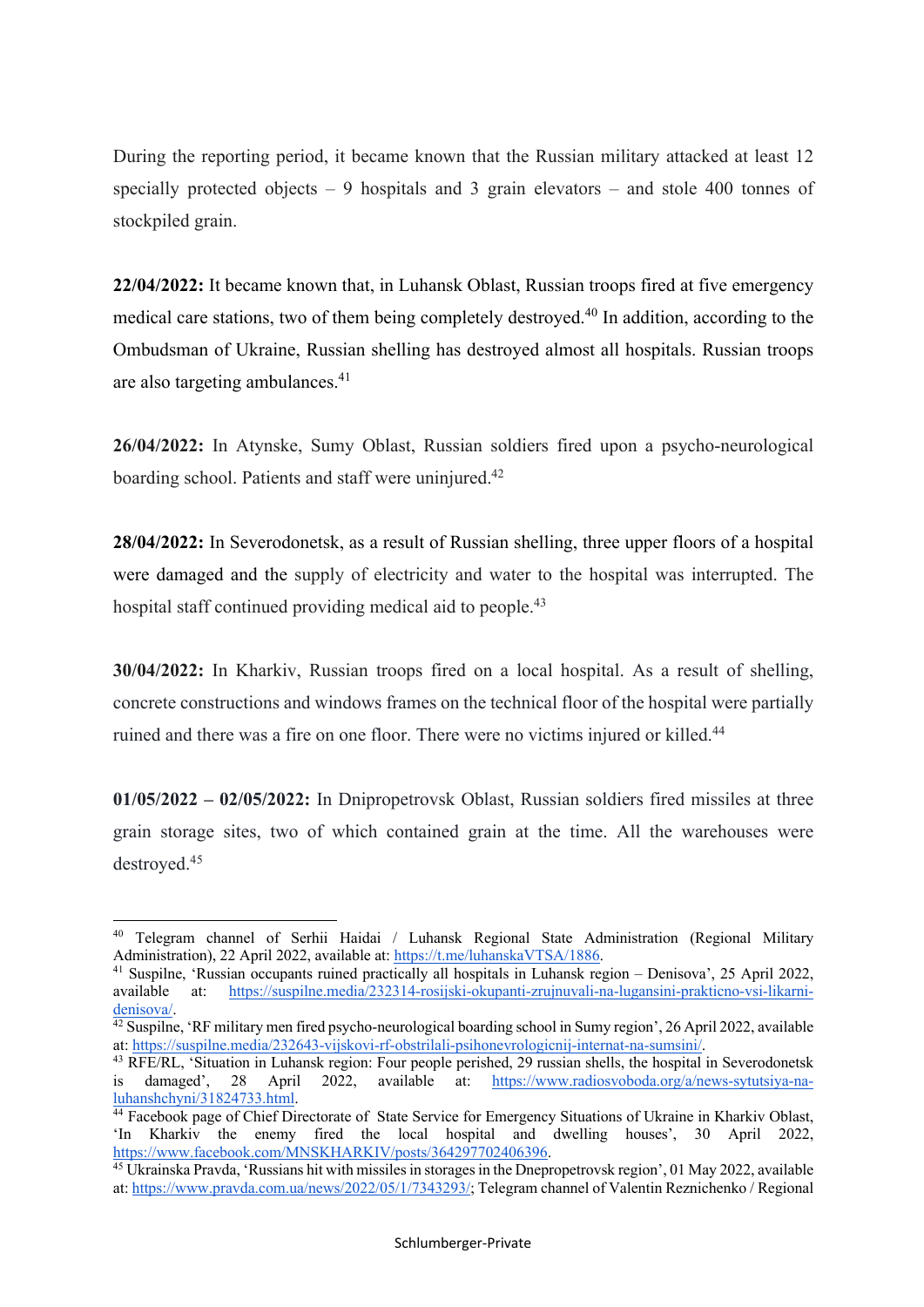**03/05/2022:** The Ministry of Agrarian Policy of Ukraine reported that in the parts of the oblasts of Kherson, Donetsk, Luhansk, and Zaporizhzhia currently under Russian occupation, Russian troops moved out about one third of all grain stocks (400 tonnes) needed for sowing fields and feeding for population.46 In Luhansk Oblast, due to the fact that occupying Russian forces stole the three years' worth of grain stocks (100 tonnes), local authorities weren't able to conduct seeding.<sup>47</sup> Earlier, the Ministry reported that Russian servicemen were stealing grain from local farmers *en masse* in the occupied territories.<sup>48</sup>

In Rubizhne, Luhansk Oblast, Russian forces launched an airstrike on a grain elevator complex, leaving it in ruins. 49

**28/04/2022:** In Mariupol, Russian forces dropped an aerial bomb on the hospital at the Azovstal metallurgical plant where approximately 1,000 civilians were hiding from shelling and where Ukraine's Azov Regiment were holding the line. We know of 600 wounded due to the strike and at least one dead. People who had earlier been wounded received fresh injuries and concussions, doctors were wounded, and the surgical theatre where all surgical instruments were kept was also ruined.<sup>50</sup>

State Administration (Regional Military Administration), 02 May 2022, available at: https://t.me/dnipropetrovskaODA/819.

<sup>46</sup> Youtube channel of the Ministry of Agrarian Policy and Food of Ukraine, 'The occupants had already taken away about 400 thousand tons of grain from farmers', 03 May 2022, available at: https://www.youtube.com/watch?v=0nXu3fhANUk.

<sup>&</sup>lt;sup>47</sup> Ukrainska Pravda, 'In Luhansk region russians destroved or moved out a stock of grain for three years', 04 May 2022, available at: https://www.epravda.com.ua/news/2022/05/4/686635/.

<sup>48</sup> Ministry of Agrarian Policy and Food of Ukraine, 'Mykola Solskyi: Steeling grain from Ukrainians is the way that will end badly for occupants', 30 April 2022, available at: https://minagro.gov.ua/news/mikola-solskij-krastiv-ukrayinciv-zerno-ce-shlyah-yakij-zavershitsya-pogano-dlya-okupantiv.

<sup>&</sup>lt;sup>49</sup> Telegram channel of Serhii Haidai/ Luhansk Regional State Administration (Regional Military Administration), 'Purpose is Holodomor (man-made famine). Occupants' aircrafts bombed down the elevator in Rubizhne', 03 May 2022, available at: https://t.me/luhanskaVTSA/2254.

<sup>&</sup>lt;sup>50</sup> Suspilne, 'In Mariupol russian army dropped bombs on the military field hospital: wounded soldiers were killed', 28 April 2022, available at: https://suspilne.media/233712-u-mariupoli-na-vijskovij-polovij-spital-armiarf-skidala-aviabombi-zaginuli-poraneni-vijskovi/; Suspilne, 'The surgery theater where the surgical instrument was kept, was buried. What are the conditions where people at 'Azovstal' are staying', 29 April 2022, available at: https://suspilne.media/234231-zasipalo-operacijnu-de-zberigavsa-hirurgicnij-instrument-v-akih-umovahperebuvaut-ludi-na-azovstali/; Youtube channel of Media Center Ukraine, Ukraine Media Center, '29.04.2022 (UA)', 29 April 2022, available at: https://www.youtube.com/watch?v=W6ZE08BIs\_I&feature=youtu.be.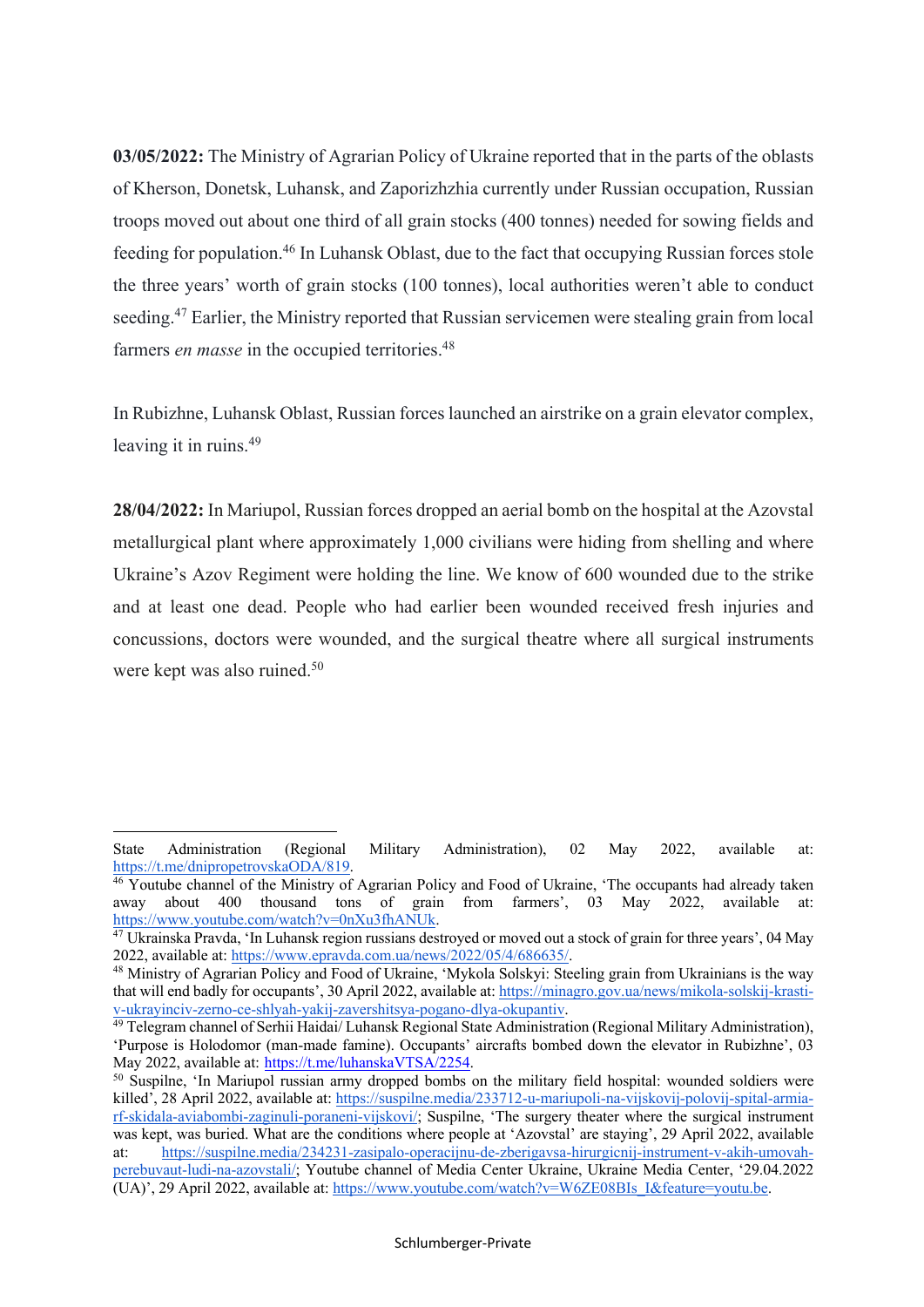#### **5) Impeding humanitarian relief and evacuation of civilians**

*IHL and ICL have specific provisions to ensure that the civilian population is provided with necessary humanitarian relief during wartime, including food, water, and medicine. The parties to the international armed conflict are obligated to allow and facilitate rapid and unimpeded passage of relief consignments.51 Personnel that transport and distribute relief consignments are also under the protection of IHL.52Actions that impede humanitarian relief constitute a breach of IHL and can amount to the war crime of starvation of civilians.53*

*In addition, IHL obligates the parties to a conflict to remove civilian populations, individual civilians, and civilian objects under their control from the vicinity of military objectives.54 In besieged or encircled areas, the parties are obligated to ensure the removal of wounded, sick, infirm, and aged persons, as well as children and maternity cases, and ensure the passage of ministers of all religions, medical personnel, and medical equipment on their way to such areas.55*

During the reporting period, Russia repeatedly blocked the evacuation of civilians and wounded Ukrainian soldiers from the Azovstal metallurgical complex. Russian forces blocked the evacuation of civilians from all towns in Zaporizhzhia Oblast and attacked four evacuation vehicles in Luhansk Oblast.

**25/04/2022 – 04/05/2022:** In Mariupol, Donetsk Oblast, Russian forces continuously shelled and tried to seize<sup>56</sup> the Azovstal complex, killing at least two civilians<sup>57</sup> and sabotaging the evacuation of around 1,000 civilians.<sup>58</sup> Around 600 people, including civilians and military

 $\overline{a}$ 

<sup>&</sup>lt;sup>51</sup> Rome Statute of the International Criminal Court of 1998, Article 8.2(b) (xxv); Geneva Convention (IV) of 1949, Article 23, 59; Additional Protocol (I) to the Geneva Conventions of 1977, Article 70; Rule 55 of customary IHL. 52 Additional Protocol (I) to the Geneva Conventions of 1977, Article 71.

<sup>53</sup> Rome Statute of the International Criminal Court of 1998, Article 8.2(b) (xxv).

<sup>54</sup> Additional Protocol (I) to the Geneva Conventions of 1977, Article 58; Rule 24 of customary IHL. 55 Geneva Convention (IV) of 1949, Article 17.

<sup>56</sup> Suspilne, 'Russia attacks 'Azovstal' in Mariupol non-stop — Podoliak', 24 April 2022, available at: https://suspilne.media/232091-rosia-bez-upinu-atakue-azovstal-u-mariupoli-podolak/; 'Plant 'Azovstal' where Mariupol defenders are, where civilians are hiding from shelling, is contimued to be covered with the enemy fire', 26 April 2022, available at: https://t.me/polkazov/4442; Ukrainska Pravda, 'Russians battled through to "Azovstal" plant in Mariupol', 04 May 2022, available at: https://www.pravda.com.ua/news/2022/05/4/7343969/. <sup>57</sup> Ukrainska Pravda, 'Russian airbombs killed two women at "Azovstal", powerful assault on the plant is ongoing', 03 May 2022, available at: https://www.pravda.com.ua/news/2022/05/3/7343726/.

 $58$  Suspilne, 'Russians don't allow the corridor for 1000 civilians in "Azovstal" to make pressure on Armed Forces of Ukraine — Vereshchuk', 22 April 2022, available at: https://suspilne.media/231447-rosiani-ne-daut-koridoru-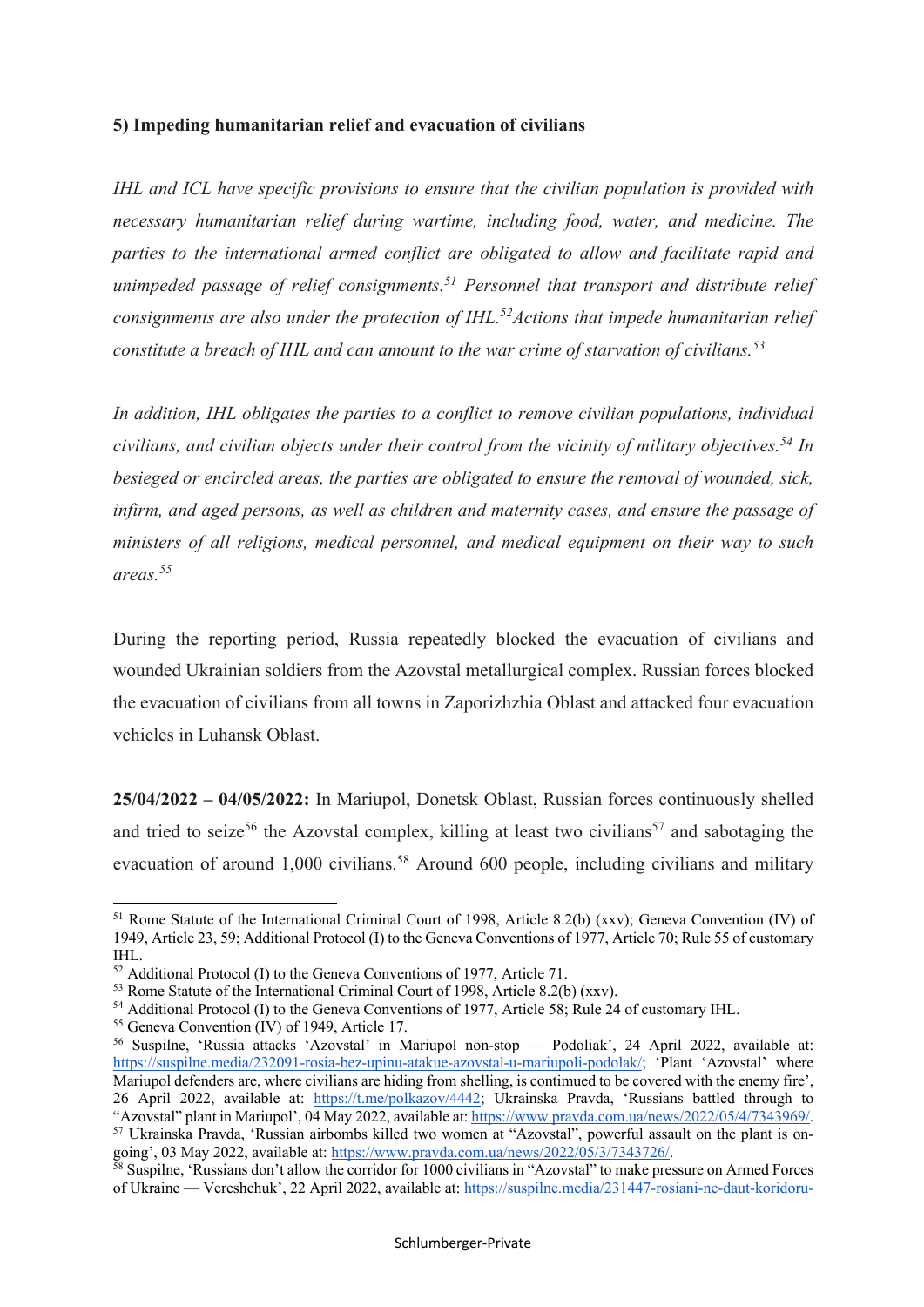personnel, were wounded during the bombardments and were in grave danger due to medicine, food, and water shortages.59

Ukrainian authorities report that between 24 and 30 April 2022, the Russian side blocked the evacuation of civilians from the Russian-surrounded Azovstal complex.<sup>60</sup> The first 100 civilians were successfully evacuated only on 1 May, <sup>61</sup> after which Russian troops resumed shelling of facility where the remaining civilians were hiding. $62$ 

**22/04/2022:** in Luhansk Oblast, Russian troops fired on an evacuation bus that was transporting people from Popasna to Rubizhne. Two people were wounded.63 Local authorities report that Russian forces disrupted evacuation activities through constant shelling.<sup>64</sup>

**25/04/2022:** In Luhansk Oblast, Russian troops fired on an evacuation bus that was on its way to Rubizhne.<sup>65</sup>

 $\overline{a}$ 

dla-1000-civilnih-na-azovstali-abi-ciniti-tisk-na-zsu-veresuk/; Suspilne, '"No agreements" — Vereshchuk controverted the statement of russian federation on the corridor for withdrawal of civilians from "Azovstal"', 25 April 2022, available at: https://suspilne.media/232412-domovlenostej-nemae-veresuk-sprostuvala-zaavu-rf-prokoridor-dla-vihodu-civilnih-z-azovstali/.

<sup>&</sup>lt;sup>59</sup> Hromadske, 'Over 600 wounded military men are at "Azovstal". There are not enough medications and medical workers — a defender of Mariupol', 27 April 2022, available at: https://hromadske.ua/posts/na-azovstaliperebuvayut-ponad-600-poranenih-vijskovih-likiv-ta-medikiv-ne-vistachaye-zahisnik-mariupolya.

 $60$  RFE/RL, 'Evacuation from Mariupol did not take place today – Vereshchuk', 21 April 2022, available at: https://www.radiosvoboda.org/a/news-evakuatsiya-mariupol-vereshchuk/31815171.html; RFE/RL, 'On April 22 there will be no humanitarian corridors due danger on the routes – Vershchuk', 22 April 2022, available at: https://www.radiosvoboda.org/a/news-humanitarni-korydory-vereshchuk/31815830.html; Ukrainska Pravda, 'Mariupol: The occupants sabbotaged the scheduled evacuation of women and children', 23 April 2022, available at: https://www.pravda.com.ua/news/2022/04/23/7341615/; Ukrainska Pravda, 'Russians didn't allow to open the corridor from Mariupol: Vereshchuk appealled to United Nations', 24 April 2022, available at: https://www.pravda.com.ua/news/2022/04/24/7341793/.

<sup>&</sup>lt;sup>61</sup> Twitter account of President of Ukraine Volodymyr Zelenskyy, 01 May 2022, available at: https://twitter.com/ZelenskyyUa/status/1520774270103822336.

 $\frac{62}{2}$  Suspilne, 'Russian military fired on' "Azovstal" – commander of the 12th brigade of special operational target force of National Guard of Ukraine', 01 May 2022, available at: https://suspilne.media/234745-rosijski-vijskoviobstrilali-azovstal-komandir-12-oi-brigadi-operativnogo-priznacenna-ngu/.

<sup>&</sup>lt;sup>63</sup> Telegram channel of Serhii Haidai / Luhansk Regional State Administration (Regional Military Administration), '70 people were rescued today from Luhansk region, a teacher of the local school was driving the bus from Popasna', 22 April 2022, available at:

https://t.me/luhanskaVTSA/1874.

<sup>64</sup> Telegram channel of Serhii Haidai / Luhansk Regional State Administration (Regional Military Administration), 'Russians sabotage evacuation - Rubizhne is being shelled, the bus can't get through', 22 April 2022, available at: https://t.me/luhanskaVTSA/1871.

<sup>65</sup> Telegram channel of Serhii Haidai / Luhansk Regional State Administration (Regional Military Administration), 'Evacuation. 12 citizens of Severodonetsk are heading to safe places. A bus failed to get to Rubizhne due to shelling', 25 April 2022, available at: https://t.me/luhanskaVTSA/1985.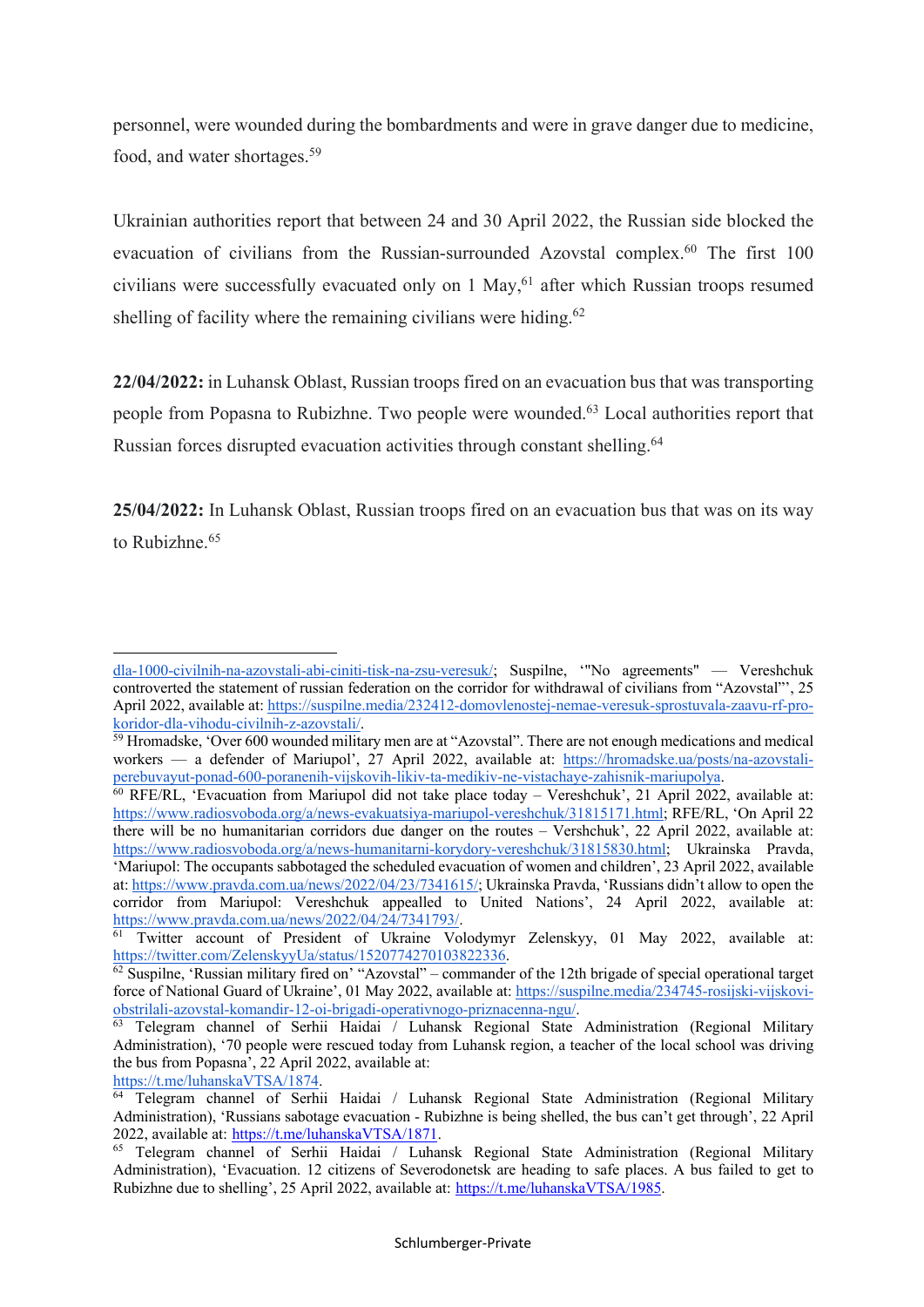**30/04/2022:** in Luhansk Oblast, Russian troops fired on two humanitarian buses with a grenade launcher. One bus delivering volunteers to evacuate people from Popasna was found empty and with traces of blood. Another bus transporting humanitarian aid disappeared along with its driver.<sup>66</sup> Later it became known that the driver was being held under Russian captivity.<sup>67</sup>

**03/05/2022:** Zaporizhzhia Regional Military Administration reported that Russia had been blocking evacuations throughout the region for the preceding seven days.<sup>68</sup>

# **6) Forcible transfer of civilian population**

*ICL and IHL prohibit forced displacement, deportation, or transfer of the civilian population of an occupied territory. The violation of these norms is a grave breach of IHL, as well as a war crime and/or a crime against humanity.69*

**21/04/2022:** It became known that Russia deported 308 civilians from the besieged Mariupol to Vladivostok in the far east of the Russian Federation.<sup>70</sup>

**25/04/2022:** Occupying Russian troops deported 149 people from Mariupol to Russia. 71

# **7) Pillage and appropriation of property**

*ICL and IHL protect the property of civilians from pillage by the warring parties.72 They also prohibit extensive destruction and appropriation of any property (including property belonging* 

<sup>66</sup> Telegram channel of Serhii Haidai / Luhansk Regional State Administration (Regional Military Administration), 'Details on firing on evacuation buses in Popasna from Serhii Haidai', 30 April 2022, available at: https://t.me/luhanskaVTSA/2146.

 $67$  UNIAN, 'Occupants seized the driver of evacuation bus in captivity that was fired on in Popasna – Haidai', 01 May 2022, available at: https://www.unian.ua/war/okupanti-vzyali-u-polon-vodiya-evakuaciynogo-avtobusaobstrilyanogo-v-popasniy-gayday-novini-vtorgnennya-rosiji-v-ukrajinu-11808948.html.

<sup>68</sup> Telegram channel of Zaporizhzhia Regional Military administration, 'Regional authorities continue facilitating evacuation of Mariupol residents', available at: https://t.me/zoda\_gov\_ua/7319.

<sup>&</sup>lt;sup>69</sup> Rome Statute of the International Criminal Court of 1998, Article 7.1(d); Article 8.2(a)(vii); Geneva Convention (IV) of 1949. Article 49, 147; Rule 129 of customary IHL.

 $\overline{10}$  Ukrainska Pravda, 'Children from Mariupol were taken to Vladivostok – Mayor's Office', 23 April 2022, available at: https://www.pravda.com.ua/news/2022/04/23/7341577/.

 $71$  Suspilne, 'Russian army continues forced deportation of Mariupol citizens to russia even during special days', 25 April 2022, available at: https://suspilne.media/232430-rosijska-armia-prodovzue-primusovu-deportaciumariupolciv-do-rosii-navit-na-svata/.

<sup>72</sup> Rome Statute of the International Criminal Court of 1998, Article 8.2(b) (xvi); Geneva Convention (IV) of 1949, Article 33; Rule 52 of customary IHL.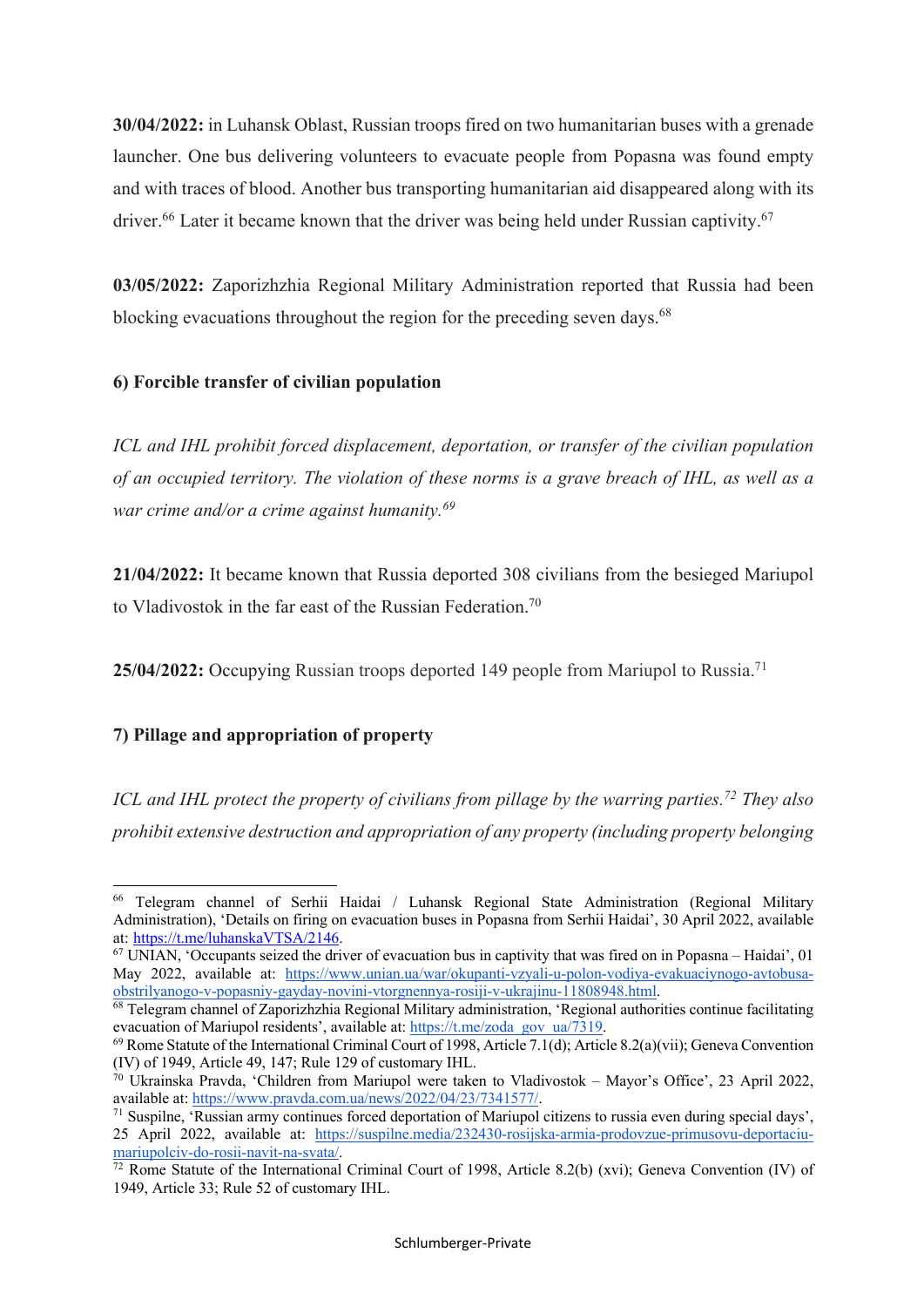*individually or collectively to private persons or to the state) that is not justified by military necessity.73*

**26/04/2022:** In Mariupol, Donetsk Oblast, occupying Russian troops looted museums. According to local authorities, the exhibits will be transported to occupied Donetsk and the most valuable objects exported to Russia.74 In addition, Russian servicemen burglarised homes that remained standing. 75

# **8) Taking of hostages**

 $\overline{a}$ 

*Taking hostages constitutes a war crime and a grave breach of IHL.76*

In this section, we documented several exemplary cases of hostagetaking. It should be noted that hundreds of people, including activists and representatives of local authorities, have been taken hostage or subjected to enforced disappearances since the beginning of Russia's fullscale invasion of Ukraine.<sup>77</sup>

**26/04/2022:** The Mass Media Initiative for Human Rights reported that during the occupation of certain areas of Kyiv Oblast, Russian troops captured around 200 people, including ATO/JFO participants, volunteers, and other civilians, in order to later exchange them for their captured servicemen.78

In Hola Prystan, Kherson Oblast, occupying Russian forces kept the mayor and a few community members in captivity.79

<sup>73</sup> Rome Statute of the International Criminal Court of 1998, Article 8.2(b) (xiii); Geneva Convention (I) of 1949, Article 50; Geneva Convention (II) of 1949, Article 51; Geneva Convention (IV) of 1949, Article 53, Article 147; Rule 50 of customary IHL.

<sup>74</sup> Suspilne, 'In Mariupol, russian invaders rob museums', 26 April 2022, available at: https://suspilne.media/232791-u-mariupoli-rosijski-okupanti-grabuut-muzei/.

<sup>75</sup> Suspilne, 'In Mariupol, russian invaders break into houses survived', 26 April 2022, available at: https://suspilne.media/232732-u-mariupoli-okupanti-zlamuut-vcilili-budinki/.

<sup>&</sup>lt;sup>76</sup> Rome Statute of the International Criminal Court of 1998, Article  $8(2)(a)(viii)$ ; Geneva Conventions, common Article 3; Geneva Convention (IV) of 1949, Article 34, 147; Rule 96 of customary IHL.<br><sup>77</sup> RFE/RL, 'Vereshchuk: 1700 military men civilians in captivity, out of them 500 are women', 12 April 2022,

available at: https://www.radiosvoboda.org/a/news-vereshchuk-1700-polonenyh/31798232.html.

<sup>78</sup> https://mipl.org.ua/pislya-katuvan-u-nevoli-u-rosijske-sizo-yak-i-navishho-soldati-rf-vivozili-meshkancivki%d1%97vshhini/.

<sup>79</sup> Suspilne, 'In Kherson rf region military men continue keeping Hola Prystan mayor in captivity', 26 April 2022, available at: https://suspilne.media/232750-na-hersonsini-vijskovi-rf-prodovzuut-trimati-u-polonigolopristanskogo-miskogo-golovu/.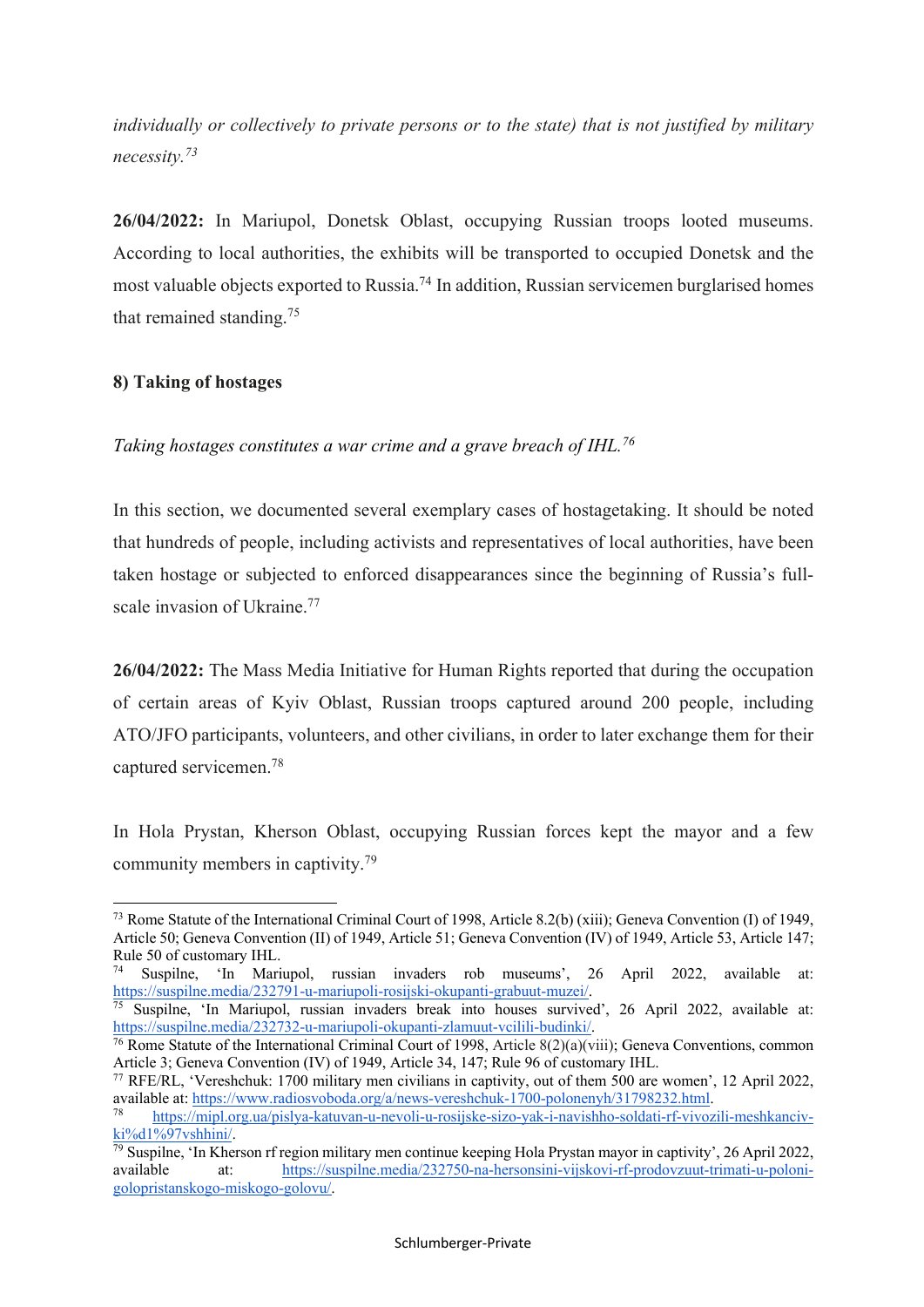# **9) False flag operations**

*It is prohibited to make use of the flags or military emblems, insignia, or uniforms of adverse parties while engaging in attacks or in order to shield, favour, protect, or impede military operations. So-called false flag operations constitute a war crime and a breach of IHL.80*

We documented two instances of false flag operations during the reporting period.

**24/04/2022:** In Hrozove, Kherson Oblast, Russian forces attached Ukrainian flags to their tanks and moved towards Molodetske. The Armed Forces of Ukraine reported that Russian tanks bearing Ukrainian flags are shelling settlements occupied by Russia.<sup>81</sup>

**04/05/2022:** In Tokmak, Zaporizhzhia Oblast, Russian servicemen arranged mass sewing of Ukrainian Armed Forces military uniforms and disguises.<sup>82</sup>

# **10) Filtration camps and other cases of unlawful confinement**

*According to the Fourth Geneva Convention, civilians may only be interned or placed in assigned residence if 'the security of the detaining power makes it absolutely necessary' <sup>83</sup> or, in occupied territory, for 'imperative reasons of security', <sup>84</sup> for instance, if the interned persons may seriously prejudice the security of the detaining power by means such as sabotage or espionage.85 Any persons arrested, detained, or interned for actions related to the armed conflict shall be informed promptly, in a language they understand, of the reasons why these measures have been taken.86 Any person interned or placed in assigned residence has a right to appeal this decision and – if the decision is maintained – to have it periodically reviewed.87 Detention that is not in conformity with the above rules constitutes an 'unlawful confinement', which is a war crime and a grave breach of IHL.88*

During the reporting period, there were reports of at least four Russian filtration camps and a detention centre for Ukrainian activists and veterans.

<sup>&</sup>lt;sup>80</sup> Rome Statute of the International Criminal Court of 1998, Article  $8(2)(b)(vii)$ ; Additional Protocol (I) to the Geneva Conventions of 1977, Article 39(2); Rule 62 of customary IHL.

<sup>81</sup> Facebook page of Operational Command 'South', 'Current operational situation in the South of Ukraine: morning 24.04.2022', 24 April 2022, available at: https://www.facebook.com/okPivden/posts/2040296039474972.

 $82$  Facebook page of Operational Command 'South', 'Current operational situation in the South of Ukraine: In the evening 03.05.2022', 03 May 2022, available at: https://www.facebook.com/okPivden/videos/517591600041611/.

<sup>&</sup>lt;sup>83</sup> Geneva Convention (IV) of 1949, Article 42.<br><sup>84</sup> Geneva Convention (IV) of 1949, Article 78.<br><sup>85</sup> ICTY, Delalić Case, Judgment, Paragraph 576.

<sup>&</sup>lt;sup>86</sup> Additional Protocol (I) to the Geneva Conventions of 1977, Article 75(3).

<sup>&</sup>lt;sup>87</sup> Geneva Convention (IV) of 1949, Article 43, 78.<br><sup>88</sup> Rome Statute of the International Criminal Court of 1998, Article 8(2)(b)(vii); Geneva Convention (IV) of 1949, Article 147; Rule 99 of customary IHL.